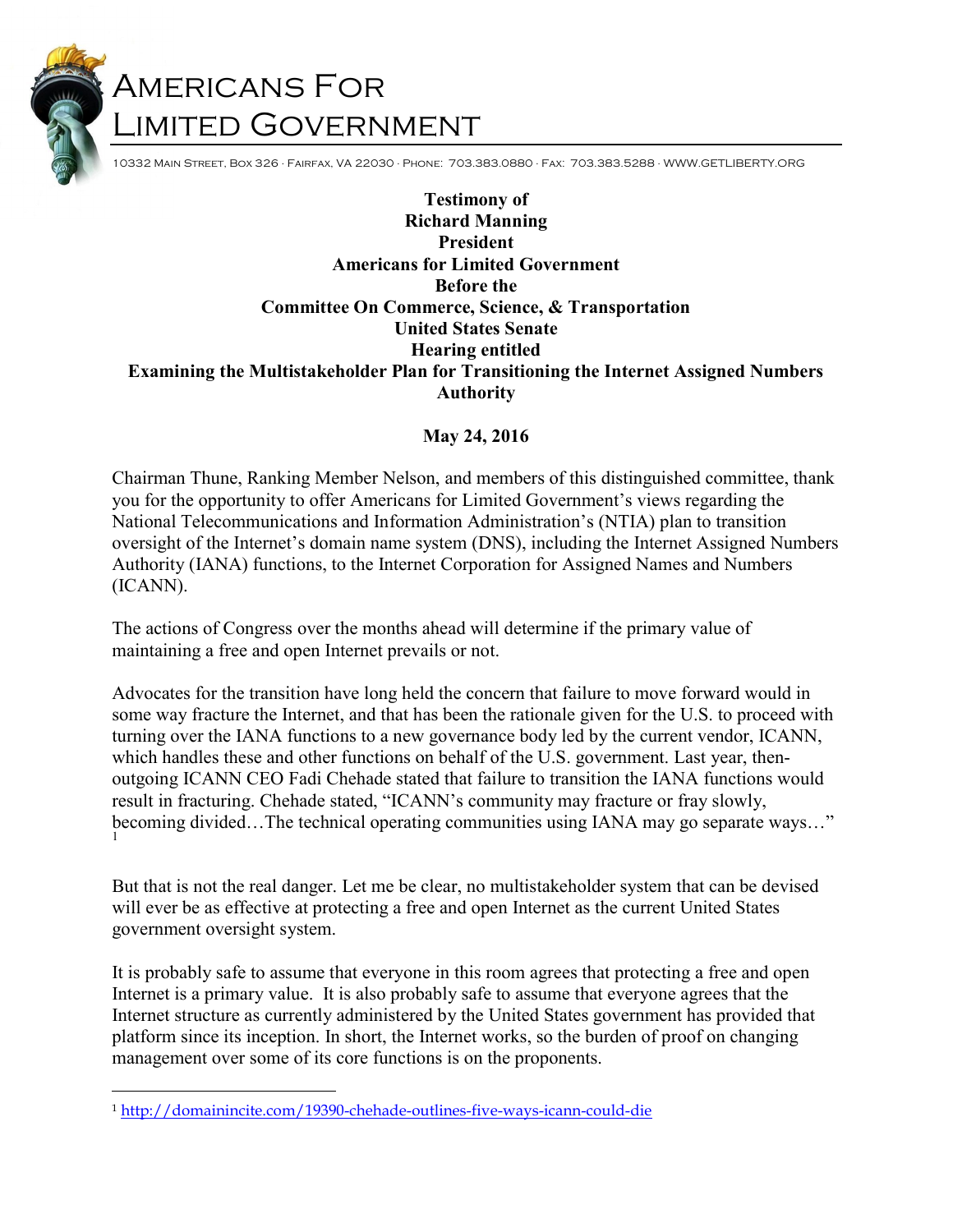What is also undeniably true, based upon a State Department hosted May 16, 2016 blog post  $^2$  by Daniel Sepulveda, <sup>3</sup> the Deputy Assistant Secretary of State and U.S. Coordinator for International Communications and Information Policy in the State Department's Bureau of Economic and Business Affairs (EB)<sup>4</sup> and Lawrence E. Strickling, the Assistant Secretary of Commerce for Communications and Information and Administrator, National Telecommunications and Information Administration, is that the Internet is already being fractured by China which has developed an alternate root zone system as well as a separate naming convention.

Sepulveda and Strickling write, "The digital economy has become one of the most powerful engines for global economic growth. If left unchanged, China's regulations would undermine some of the most fundamental aspects of the Internet –- openness, reliability, and interoperability –- within China. By creating its own rules for domain name management, China is threatening to fragment the Internet, which would limit the Internet's ability to operate as a global platform for human communication, commerce, and creativity."

Only the most naïve would believe that the government of China is going to be assuaged to not implement their own Internet censorship regime if only the United States turned a large portion of Internet governance over to a multi-national stakeholder community.

And those who believe that the IANA functions transition would temporarily stem China's threat to fracture the Internet, need only look at China's attempted censorship demands on the .XYZ top level domain name where the government of China demanded last year that the owner not allow 12,000 different words be accepted as domain names including "liberty" and "democracy" as revealing the terrible potential cost of maintaining the Internet's "interoperability."

Stunningly, the issue of possible content censorship in a post-transition world is left wide open by a proposal to insert into ICANN's bylaws a commitment to respect "internationally recognized human rights." A May 20, 2016 letter by Senators Cruz, Lee and Lankford to Commerce Secretary Pritzker states this provision "would open the door to the regulation of content. Inclusion of such a commitment would unquestionably be outside the historical mission of an organization whose functions are supposedly 'very limited to the names and numbers and protocol parameters which are way down in the plumbing of the Internet."<sup>5</sup>

Cruz, Lee and Lankford continue writing, "However any provision, such as human rights, that is included in ICANN's bylaws automatically becomes an integral part of ICANN's core mission and, in this case, could provide a gateway to content regulation."

Given the audacity of ICANN's proposal before the transition has even occurred, Congress can be assured that if content is not regulated, then China or somebody else could aggressively

<sup>2</sup> https://blogs.state.gov/stories/2016/05/16/china-s-internet-domain-name-measures-and-digitaleconomy#sthash.m76i03qf.dpuf

<sup>3</sup> http://www.state.gov/r/pa/ei/biog/bureau/209063.htm

<sup>4</sup> http://www.state.gov/e/eb/

<sup>5</sup> http://www.cruz.senate.gov/?p=press\_release&id=2646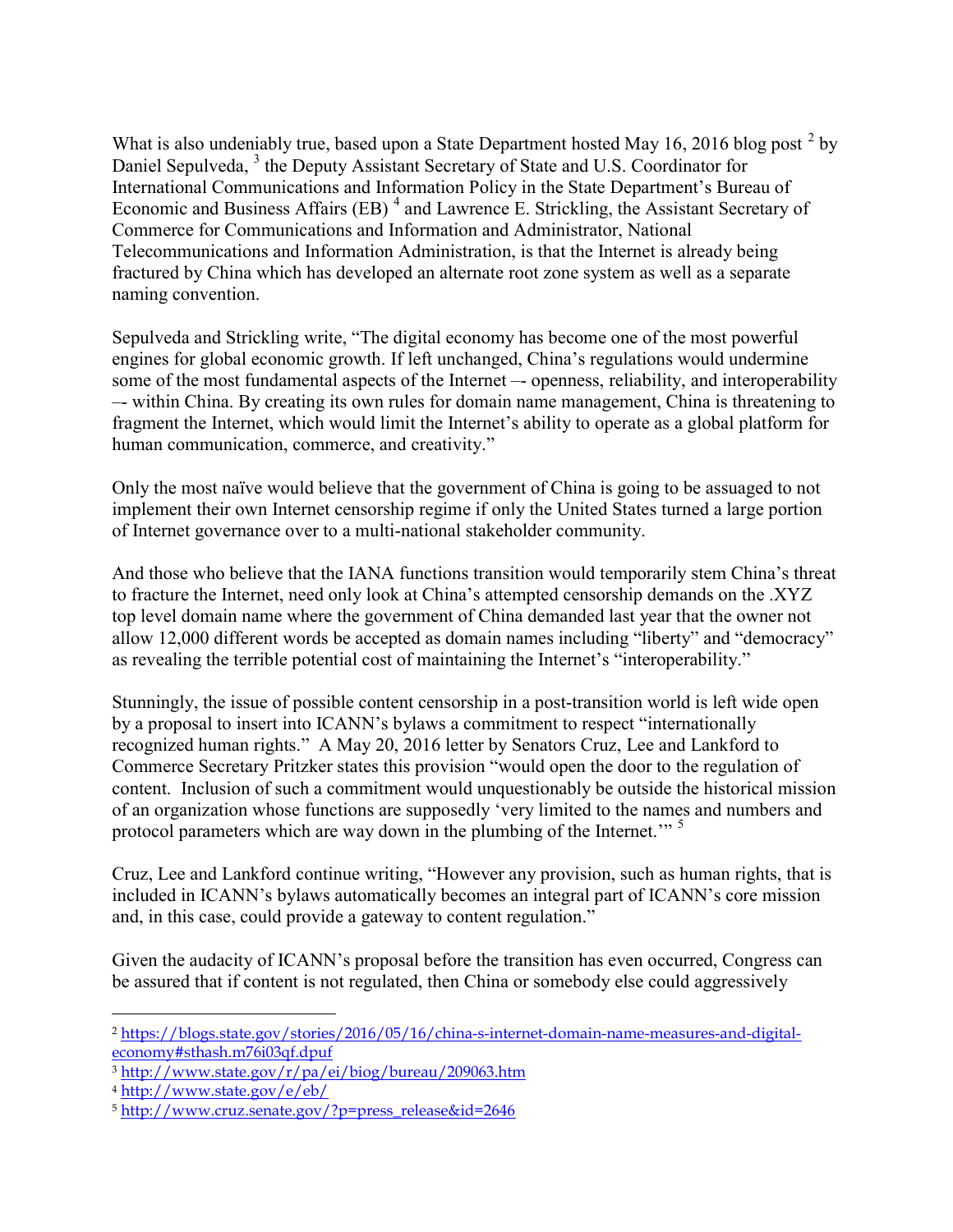fracture the Internet as the free exchange of ideas is antithetical to their national interest. And if content is regulated, the Internet will cease to exist as a free and open system removing its DNA and unalterably changing it. What's more, as this committee is well aware from the recent Facebook censorship allegations, a private entity has no legal responsibility to uphold First Amendment freedoms, so post-transition, there would be no constitutional protection afforded holders of domains using terms like liberty, should China or any other entity prevail in a censorship gambit.

What's more it is increasingly clear that any attempt to transition the Internet will face significant legal hurdles disrupting any orderly transfer.

The first legal issue surrounds whether President Obama has the authority to conduct the transfer without going through the Congressionally established legal channels for the disposal of property. The Administration has argued that they would not be transferring property so the law doesn't apply, yet, the contracts that govern the relationship between the U.S. government and ICANN repeatedly refer to property negating that argument.

Incredibly, the same Obama Administration that seeks to deny that ICANN manages U.S. government property, put out a Request for Proposals in 2012 for the contract that ICANN manages due to the vendor's failure to respond to various accountability changes that were being demanded. Yet, today, they ask you to give some iteration of that same unresponsive vendor permanent power with little if any accountability to either the U.S. government or you as representatives of the people of the United States.

What's more, ICANN has been exempt from any antitrust questions of their highly lucrative monopoly in creating and selling top level domain names due to their being protected by the very contract they seek to get out from under. Congress has not acted to provide ICANN any antitrust exemptions should the transfer occur. Not that it should, but as a result, it is reasonable to assume that legal challenges would be forthcoming should the transfer occur attempting to break ICANN's single source power to price current and future top level domain names, manage existing top level domain leases and create new top level domain names.

The United States government stands as the protector of freedom on the Internet. Vendors like ICANN help bring specific expertise to manage the day to day operations of the Internet, and the system functions well when the United States government plays its oversight role to prevent abuse.

Absent the U.S. government's light handed oversight, the idea of a free and open Internet will certainly become a thing of the past.

I urge you to use every legislative power at your disposal to stop the planned transition of these critical Internet functions to ICANN. The rationale for the transition is moot and allowing the Obama Administration to proceed would create an open door to future censorship. I submit the remainder of my testimony for the record. Yet I must remind you to consider if you choose to proceed not only how the NTIA transition plan might work, but what could happen to the free and open Internet if it does not.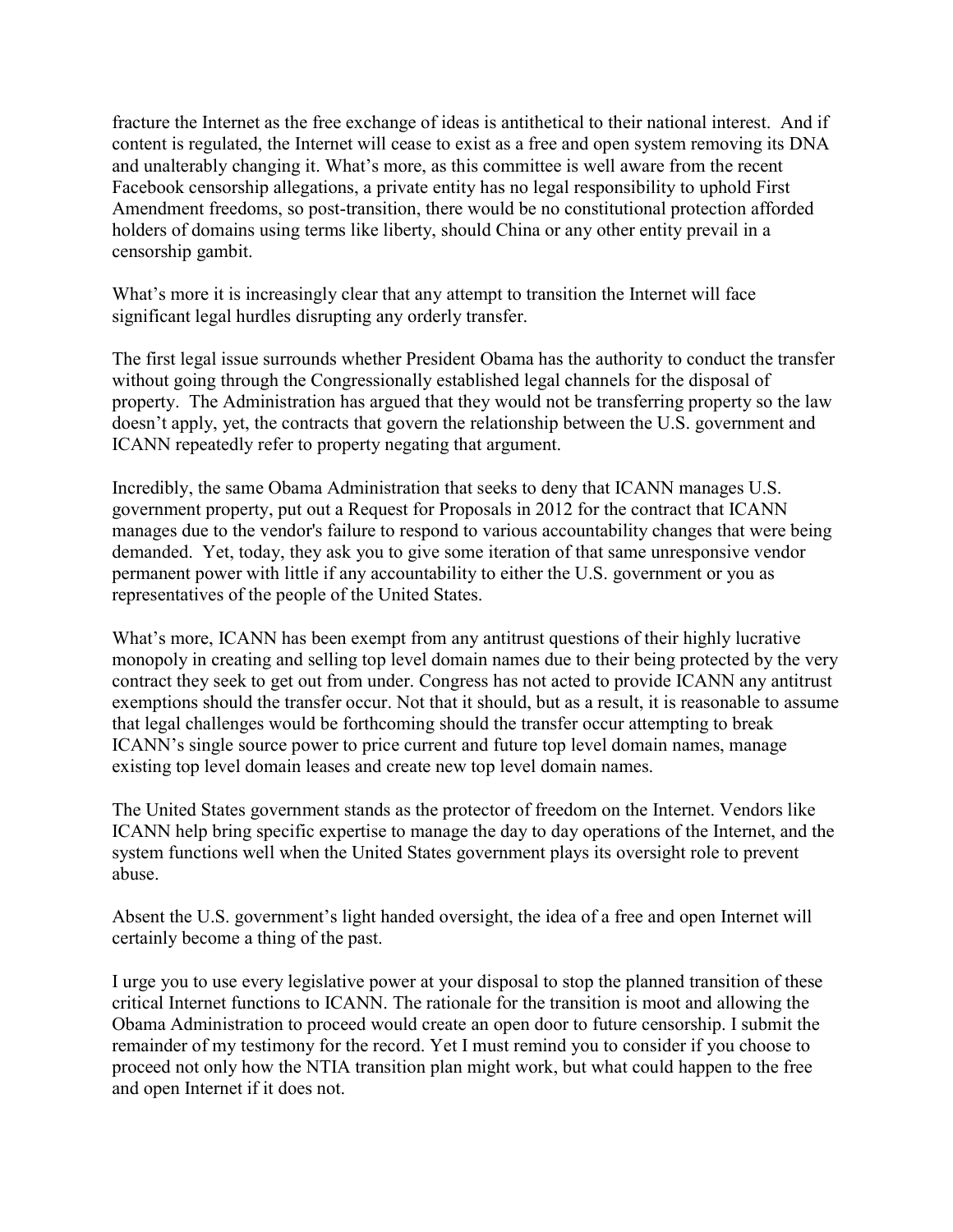#### Does the NTIA have legal authority to transfer IANA functions to ICANN?

On March 25, 2014, Rep. Blake Farenthold and Rep. Darrell Issa issued a letter $^6$  to Assistant Secretary for Communications of the National Telecommunications and Information Administration (NTIA) Lawrence Strickling regarding the NTIA's March 14, 2014 announcement<sup>7</sup> of its intention to transition key Internet domain name functions to the Internet Corporation for Assigned Names and Numbers (ICANN) and the global multistakeholder community. The letter specifically asked Strickling, "Does the executive branch have unilateral authority to transfer control over the Internet addresses and root zone management of domains?"

On Jan. 14, 2015, Issa and Farenthold actually received a reply from Strickling on April 28, 2014.<sup>8</sup> In it, Strickling stated: "NTIA's announcement marks the final phase of privatization of the Internet domain name system (DNS) first outlined by the U.S. Government in 1998 after broad consultation with stakeholders in the development of Statement of Policy," referring to Federal Register Volume 63, Number 111 published on Wednesday, June 10, 1998, Pages 31741-31751.<sup>9</sup>

Strickling added, "Our action is fully consistent with the 2012 resolution, H.Con.Res.127, that called on the United States to continue to support a global Internet free from government control and to preserve and advance the successful multistakeholder model that governs the Internet."

On the specific question of legal authority, Strickling wrote: "In 2000, NTIA did not contract with ICANN to procure the IANA functions services as an assertion of 'control' over the Internet DNS. Rather NTIA contracted with ICANN as a temporary measure to carry out the government's policy to allow the private sector to take leadership for management of the Internet DNS. By performing the IANA functions in a competent manner for almost a decade and half, ICANN has established itself in this role and there is no longer a need to maintain a government contract designating it to perform these functions. Just as federal agencies can enter into contracts they need to fulfill their missions without specific legislative authority, federal agencies can discontinue obtaining services when they no longer need them. As NTIA made clear at the time of its Statement of Policy, it intended only to procure the IANA functions services until such time as the transition to private sector management of the Internet DNS was complete."

Finally, in a footnote Strickling stated referencing a 2000 then-General Accounting Office (GAO) report on the potential need for legislative action in this area: "GAO's discussion about the need for legislative authority to transfer government property does not concern the provision of the IANA functions under contract since no government property or assets are involved in the contract."<sup>10</sup>

<sup>6</sup> http://farenthold.house.gov/uploadedfiles/icann.pdf

<sup>7</sup> http://www.ntia.doc.gov/press-release/2014/ntia-announces-intent-transition-key-internet-domainname-functions

<sup>8</sup> http://getliberty.org/wp-content/uploads/2015/01/NTIA\_Letter\_to\_Rep-\_Issa\_4-28-14.pdf

<sup>9</sup> http://www.gpo.gov/fdsys/pkg/FR-1998-06-10/html/98-15392.htm

<sup>10</sup> http://www.gao.gov/new.items/og00033r.pdf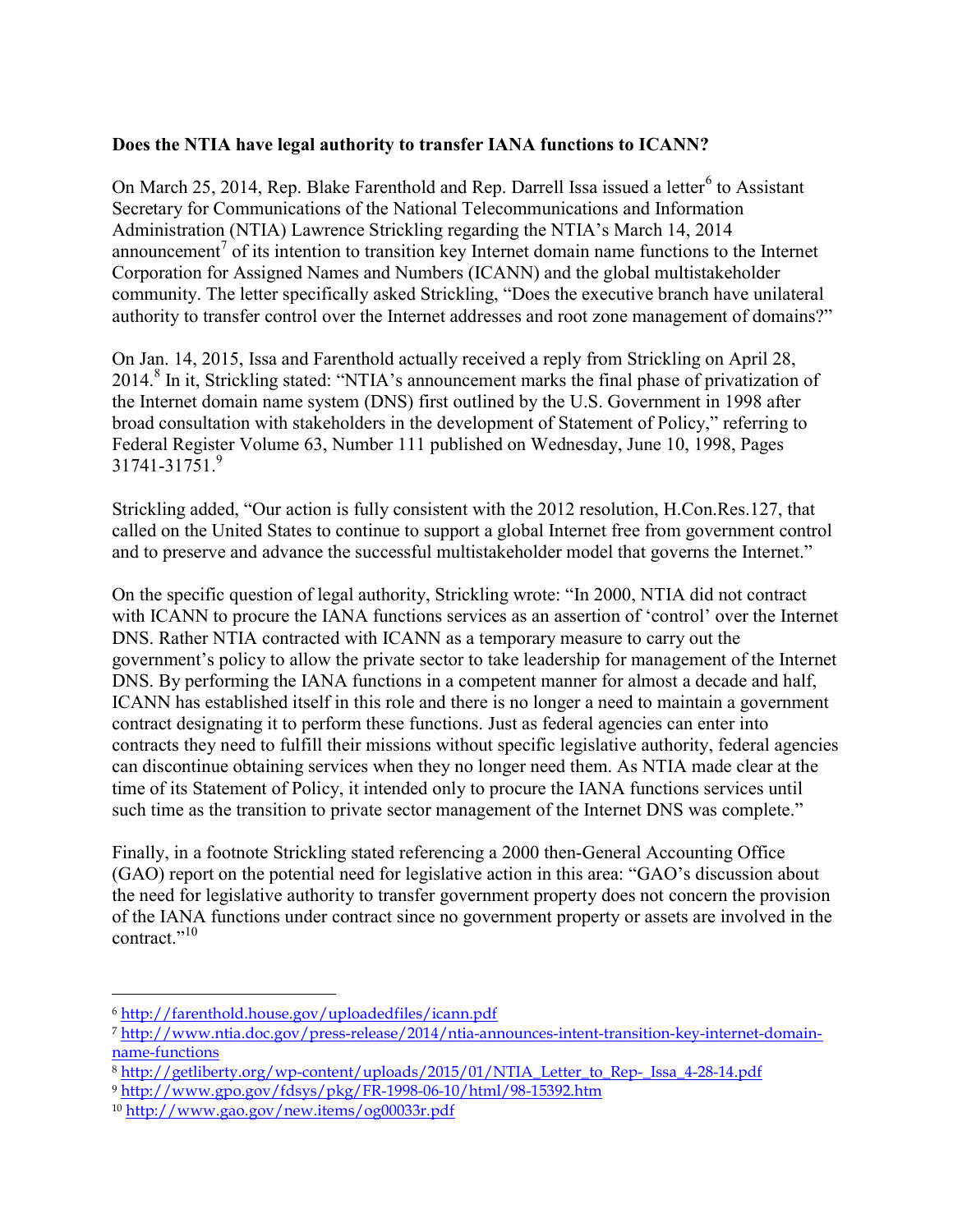#### The IANA functions contract, government property and Article IV, Section 3 of the **Constitution**

Although Strickling claimed in the letter that "no government property or assets are involved in the contract," here, Strickling clearly mischaracterized the contract. To wit, the current October 1, 2012 NTIA contract with ICANN explicitly states that "All deliverables under this contract become the property of the U.S. Government."<sup>11</sup>

Deliverables under the contract include "technical requirements for each corresponding IANA function," "performance standards in collaboration with all interested and affected parties … for each of the IANA functions," and "a fully automated root zone management system ... [that] must, at a minimum, include a secure (encrypted) system for customer communications; an automated provisioning protocol allowing customers to manage their interactions with the root zone management system; an online database of change requests and subsequent actions whereby each customer can see a record of their historic requests and maintain visibility into the progress of their current requests; and a test system, which customers can use to meet the technical requirements for a change request; an internal interface for secure communications between the IANA Functions Operator; the Administrator, and the Root Zone Maintainer," among other items.

Further, ICANN collects annual revenues of more than \$100 million a year, making it property of real value.

Article 4, Section 3 of the U.S. Constitution states that only "The Congress shall have power to dispose of … property belonging to the United States."

It therefore follows that NTIA cannot perform the transfer of the IANA functions to ICANN without a vote in Congress, or some other authorizing statute, for example, 40. U.S.C., Chapter 5, Subchapter III, "Disposing of property" (see below).

In addition, the IANA itself reverts to the Commerce Department upon termination of the contract: "the Government may terminate the contract for default." The contract even provides for the possibility of IANA being performed by another entity: "In the event the Government selects a successor contractor, the Contractor shall have a plan in place for transitioning each of the IANA functions to ensure an orderly transition while maintaining continuity and security of operations." These provisions further indicate that upon conclusion of the contract on Sept. 30, 2015, the Commerce Department remains in possession of the IANA functions.

### Disposal of property provided under 40 U.S. Code, Chapter 5, Subchapter III

In Strickling's letter to Rep. Issa, he explicitly denied that there was any property or assets involved in the transfer of the IANA functions to ICANN: "the need for legislative authority to transfer government property does not concern the provision of the IANA functions under contract since no government property or assets are involved in the contract." This despite the

<sup>11</sup> http://www.ntia.doc.gov/files/ntia/publications/sf\_26\_pg\_1-2-final\_award\_and\_sacs.pdf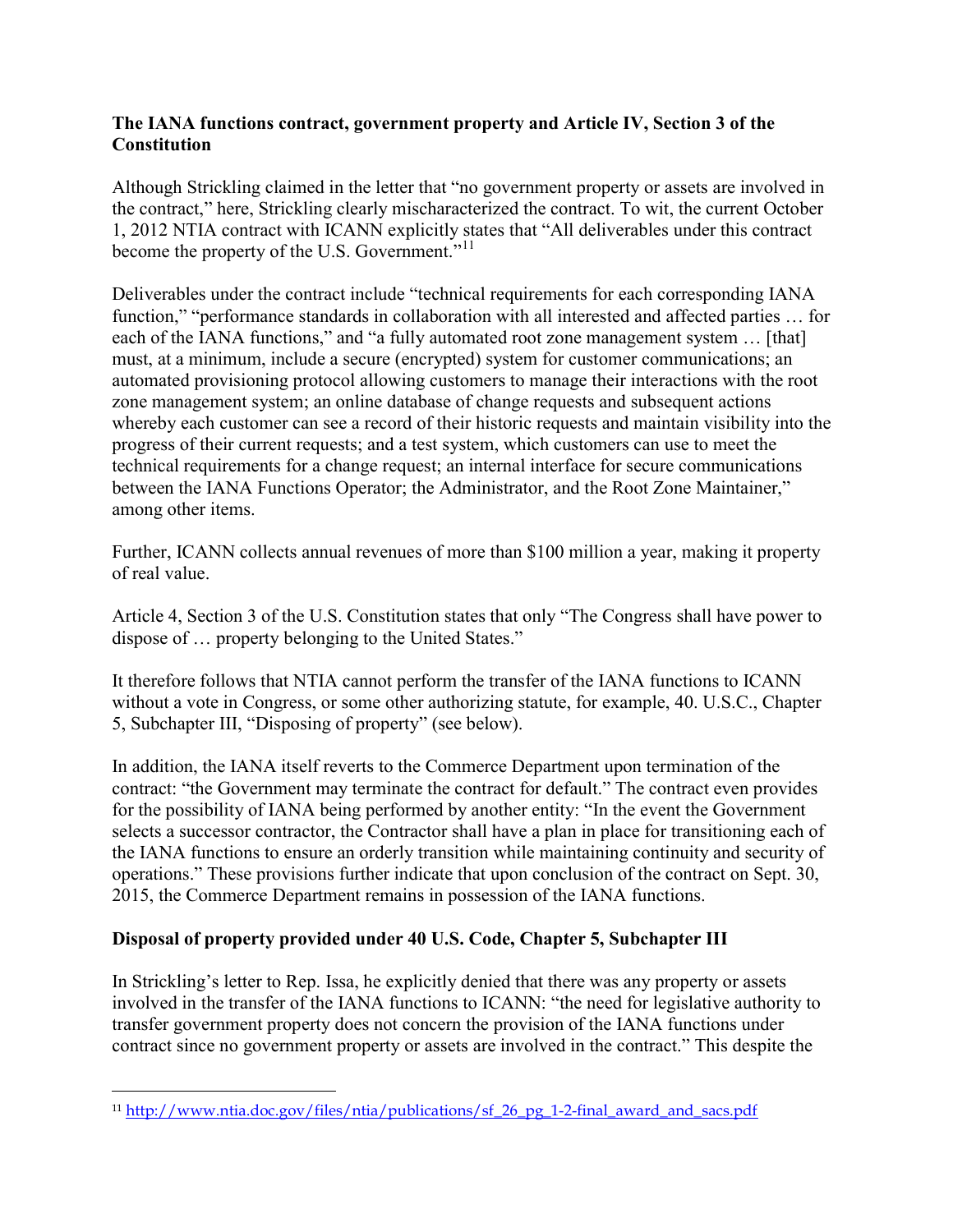fact the contract, explicitly states, "All deliverables under this contract become the property of the U.S. Government."

One reason to deny this might be because, if it were government property, then it would fall under an onerous process for disposing of property under the 40 U.S.C., Chapter 5, Subchapter III, "Disposing of property." The disadvantage to NTIA and ICANN would be that the IANA functions would have to come up for competitive bid as provided in 40 U.S.C. 545 (a).

Or if a negotiated sale as provided in 40 U.S.C. 545 (d)(1), it would have to done at "fair market value": "the sale must be publicized to an extent consistent with the value and nature of the property involved and the price established must reflect the estimated fair market value of the property." Since this is an entity that does more than \$100 million a year of revenue, the fair market value of the IANA functions — we're talking about a global monopoly for allocation of an unlimited number of IP addresses, domain names, and top-level domain names  $-$  it should be worth billions!

Or, if disposal through a contract broker as provided in 40 U.S.C. 545 (c), "wide public notice of the availability of the property for disposal" would be required: "Disposals and contracts for disposal of surplus real and related personal property through contract realty brokers employed by the Administrator shall be made in the manner followed in similar commercial transactions under regulations the Administrator prescribes. The regulations must require that brokers give wide public notice of the availability of the property for disposal." Yet, no such notice has been given.

### The Antitrust Implications under 40 U.S.C. 559 (b)(1)

But perhaps most critically, if Strickling were to acknowledge there is property at stake, the disposal of such property to a private interest would invoke antitrust.

40 U.S.C. 559 (b)(1) states: "An executive agency shall not dispose of property to a private interest until the agency has received the advice of the Attorney General on whether the disposal to a private interest would tend to create or maintain a situation inconsistent with antitrust law." Since Strickling's position is that there is no property involved, NTIA would not have sought the Attorney General's advice the disposal of property to a private interest prior to the March 2014 announcement.

That is a huge liability for ICANN, and potentially for anyone involved at the agency if the provision of the contract stating "All deliverables under this contract become the property of the U.S. Government" was deliberately ignored. No more so than because 15 U.S.C. Section 2 prohibits and makes a felony any attempt "to monopolize any part of the trade or commerce among the several States, or with foreign nations." 15 U.S.C. Sections 13 and 14 forbid any business practice where the effect "may be to substantially lessen competition or tend to create a monopoly in any line of commerce."

Antitrust law challenges to IANA functions administrator were anticipated in the 1998 statement of policy: "Several commenters suggested that the U.S. Government should provide full antitrust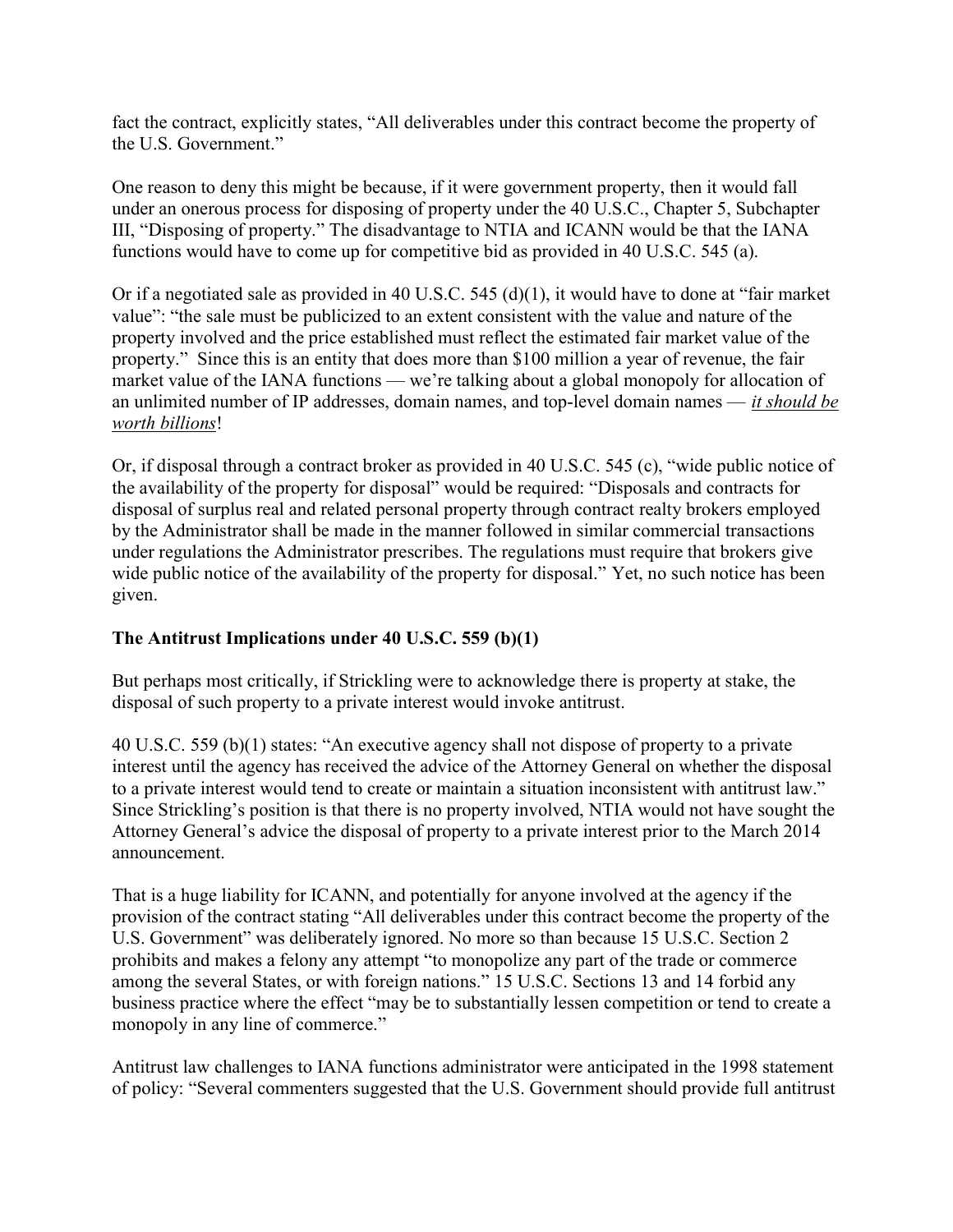immunity or indemnification for the new corporation. Others noted that potential antitrust liability would provide an important safeguard against institutional inflexibility and abuses of power."

To which, NTIA responded, saying it would seek no such immunity for the corporation and that antitrust would actually help keep the corporation in line: "Applicable antitrust law will provide accountability to and protection for the international Internet community. Legal challenges and lawsuits can be expected within the normal course of business for any enterprise and the new corporation should anticipate this reality."<sup>12</sup> Is that not still a danger today?

### Did NTIA even conduct any legal analysis about whether it had the authority to proceed with the transfer?

In an April 2, 2014 letter to Assistant Secretary of Commerce Lawrence Strickling, head of the National Telecommunications and Information Administration (NTIA), 35 Senate Republicans including Sen. John Thune (R-S.D.) and Sen. Marco Rubio (R-Fla.) sought "clarification regarding the recent announcement that NTIA intends to relinquish responsibility of the Internet Assigned Numbers Authority (IANA) functions to the global multistakeholder community."<sup>13</sup>

In part, the letter questions the legal basis for the Commerce Department to perform the transition of vital Internet names and numbers functions, citing a 2000 report by the then-U.S. General Accounting Office, which stated, "it is unclear if the Department has the requisite authority" to transfer control of the IANA functions to a private entity. The Senate letter requests "the Administration's legal views and analysis on whether the United States Government can transition the IANA functions to another entity without an Act of Congress."<sup>14</sup>

Yet, to date, the White House has failed to produce the legal basis for transferring the IANA functions without Congress, despite numerous requests. As revealed on March 23, 2014 by the Wall Street Journal's L. Gordon Crovitz: "a spokesman for the Commerce Department's

<sup>12</sup> "Applicable antitrust law will provide accountability to and protection for the international Internet community. Legal challenges and lawsuits can be expected within the normal course of business for any enterprise and the new corporation should anticipate this reality. The Green Paper envisioned the new corporation as operating on principles similar to those of a standard-setting body. Under this model, due process requirements and other appropriate processes that ensure transparency, equity and fair play in the development of policies or practices would need to be included in the new corporation's originating documents. For example, the new corporation's activities would need to be open to all persons who are directly affected by the entity, with no undue financial barriers to participation or unreasonable restrictions on participation based on technical or other such requirements. Entities and individuals would need to be able to participate by expressing a position and its basis, having that position considered, and appealing if adversely affected. Further, the decision making process would need to reflect a balance of interests and should not be dominated by any single interest category. If the new corporation behaves this way, it should be less vulnerable to antitrust challenges." Federal Register Volume 63, Number 111 published on Wednesday, June 10, 1998, Pages 31741-31751, http://www.gpo.gov/fdsys/pkg/FR-1998-06-10/html/98-15392.htm

<sup>13</sup> http://www.thune.senate.gov/public/index.cfm/2014/4/thune-rubio-demand-answers-fromadministration-on-internet-transition

<sup>14</sup> http://www.gao.gov/new.items/og00033r.pdf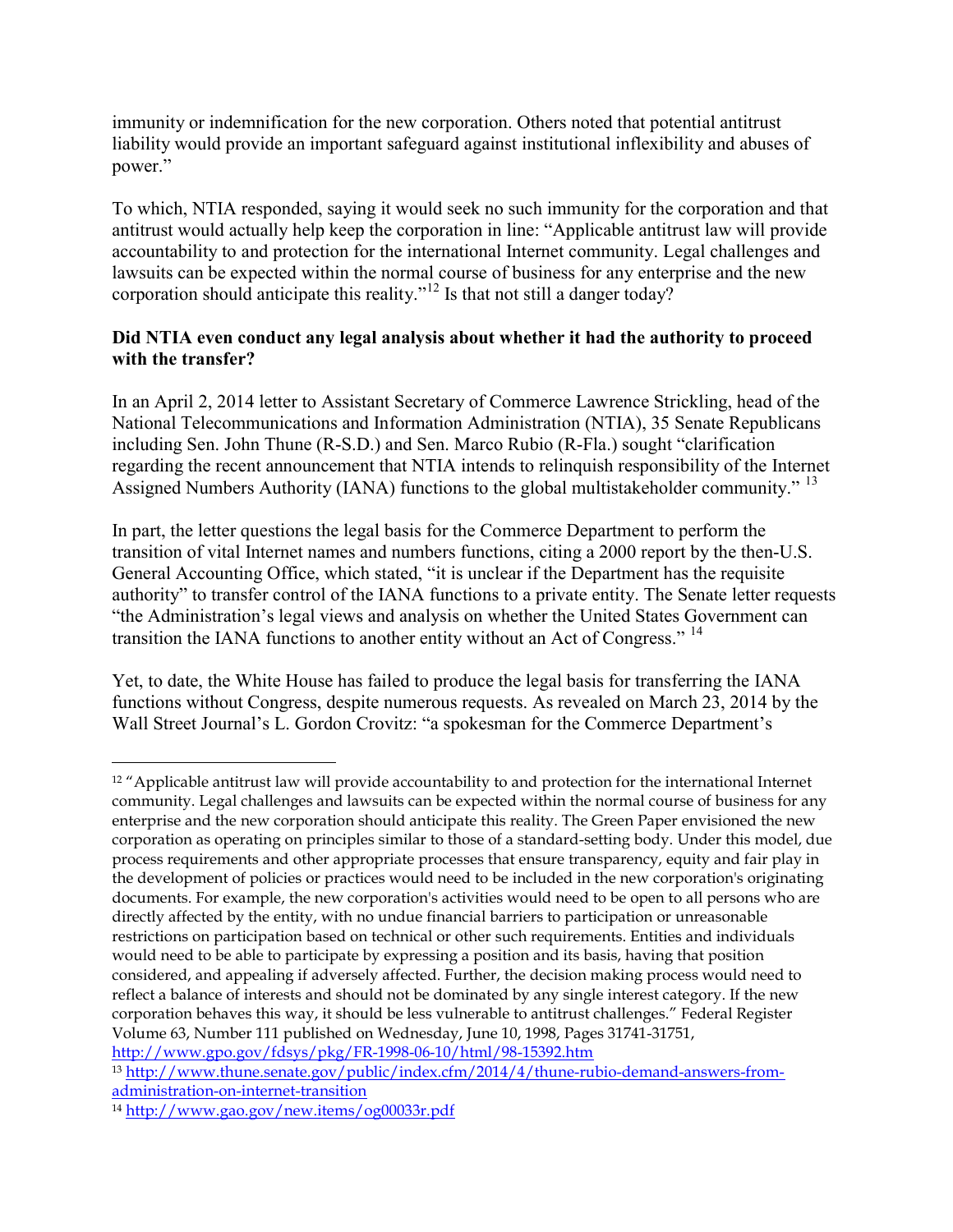National Telecommunications and Information Administration said the agency reviewed this legal issue and concluded the administration can act without Congress but refused to share a copy of the legal analysis." <sup>15</sup>

The Crovitz report prompted Americans for Limited Government to file a Freedom of Information Act (FOIA) request with the NTIA requesting the legal basis for its plans to transition control over Internet governance to some as of yet unnamed international body. The FOIA request includes "All records relating to legal and policy analysis developed by or provided to the National Telecommunications and Information Administration that support its decision to 'transition key internet domain name functions,' including any analysis showing whether the NTIA has the legal authority to perform the transition." <sup>16</sup>

The Department's interim response to the FOIA request, <sup>17</sup> which was referenced in the Wall Street Journal on June 29, 2014 by Crovitz,  $^{18}$  still failed to produce the legal analysis. And the agency's many responses since  $19^{20}$   $21^{22}$  have not produced any legal analysis supporting the transition, nor has the agency claimed any privileged exemptions under the FOIA Act. Meaning, such an analysis being conducted prior to the transition being announced might not even exist.

## Is NTIA already violating the Congressional defund barring the transition of the IANA functions passed the past two years?

In Singapore on Feb. 15, 2015, Assistant Secretary for Communications and Information at the Department of Commerce Lawrence Strickling answered a question about why he believed the National Telecommunications and Information Administration (NTIA) was still allowed to plan transitioning the Internet Assigned Numbers Authority (IANA) functions to the Internet Corporation for Assigned Names and Numbers (ICANN) in spite of a thrice-enacted prohibition  $23^{24}$  25 by Congress barring the use of funds to engage in said transition, including attending such conferences at taxpayer expense.

Strickling replied:

 $\overline{a}$ 

"So yes there was a rider attached into our budget in the budget bill last December that said that we can't spend appropriated dollars to complete transition before the end of next September. And so we have taken that seriously and I've reported out that there will not be a transition before next—the end of next September. At the same time though there

<sup>15</sup> http://online.wsj.com/news/articles/SB10001424052702303802104579453263393882136

<sup>16</sup> http://getliberty.org/wp-content/uploads/2014/03/DOC-NTIA-FOIA-re-ICANN-03-27-14.pdf

<sup>17</sup> http://getliberty.org/wp-content/uploads/2014/06/DOC-NTIA\_FOIA-Responsive-Docs-Set1.pdf

<sup>18</sup> http://online.wsj.com/articles/gordon-crovitz-au-revoir-to-the-open-internet-1404076280

<sup>19</sup> http://getliberty.org/wp-content/uploads/2015/06/DOC-NTIA\_FOIA-Responsive-Docs-Set2.pdf

<sup>20</sup> https://getliberty.org/wp-content/uploads/2016/03/NTIAFOIA3rdSet-3-14-16.pdf

<sup>21</sup> https://getliberty.org/wp-content/uploads/2016/03/NTIAFOIAResponse4thSet3-18-16.pdf

<sup>22</sup> https://getliberty.org/wp-content/uploads/2016/01/NTIAFOIAResponse1-7-2016.pdf

<sup>23</sup> PL 114-113, H.R.2029, Section 539.

<sup>24</sup> PL 114-53, H.R.719, Section 101.

<sup>25</sup> PL 113-235, H.R.83, Section 540.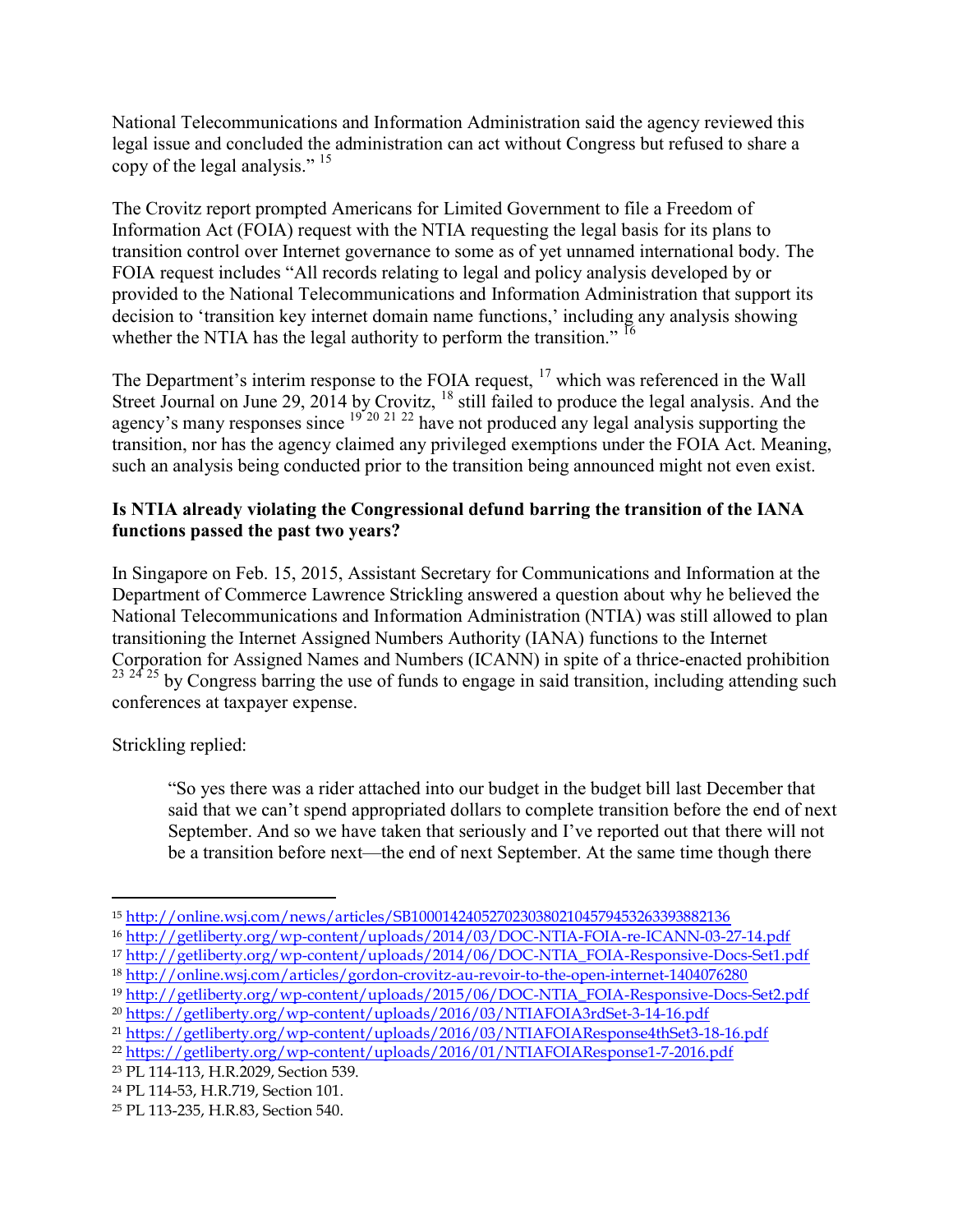was some commentators, not necessarily anybody with any expertise were saying ah this shuts down NTIA. They have to sit on the sidelines and not do anything. You know, like our hands are tied. And so that concerned us. We didn't read the bill that way or the law that way and we've consulted with — informally with both the House and the Senate, both Democrats and Republicans to get an understanding as to what exactly they intended. So one of the things was even in the rider it said you must provide us regular reports and updates on how the transition is going. So they clearly intended us to do things like come to the ICANN meetings and watch and report back what's going on. We clearly are participating in the GAC and none of that affects that. And the only real issue was to what extent do we provide feedback during the process to the community. And on that, you know, the assurances I got from most of the staff on the Hill was they didn't see any problem with that because… we want to protect the interests of the United States in all of this."  $^{26}$ 

Americans for Limited Government Foundation President Nathan Mehrens has filed a complaint with the Commerce Department Inspector General David Smith on Feb. 1,  $^{27}$  stating, "Despite the explicit prohibition, the NTIA is clearly engaged in activities that are designed to lead to the relinquishment of its responsibilities regarding Internet domain name system functions, including responsibility with respect to the authoritative root zone fine and the Internet Assigned Numbers Authority functions. The NTIA personnel have traveled to numerous conferences on internet governance and speeches from NTIA personnel clearly indicate that they are moving ahead as if Congress had not acted to prohibit their very actions."

As for Strickling's citing of reporting requirements that were included in the spending bills, these do not authorize working on the relinquishment of the IANA functions specifically because they cannot supersede the statute.

In the 2015 omnibus spending bill, Congress required NTIA to submit a report due January 30 "regarding any recourse that would be available to the United States if the decision is made to transition to a new contract and any subsequent decisions made following such transfer of Internet governance are deleterious to the United States." <sup>28</sup> That does not authorize any work on relinquishing the Internet, except to produce NTIA's backup plan in case anything went wrong with such a transition.

Congress also directed "NTIA to inform appropriate Congressional committees not less than 45 days in advance of any such proposed successor contract or any other decision related to changing NTIA's role with respect to ICANN or IANA activities."<sup>29</sup>

28

<sup>26</sup> http://singapore52.icann.org/en/schedule/tue-ncuc/transcript-ncuc-10feb15-en.pdf

<sup>27</sup> https://getliberty.org/wp-content/uploads/2016/03/NPM-Complaint-to-DOC-IG-Re-NTIA-Antideficiency-Act\_02.01.16.pdf

http://www.circleid.com/posts/20141210\_breaking\_us\_government\_funding\_bill\_delays\_iana\_transitio  $\underline{n}$ 29

http://www.circleid.com/posts/20141210\_breaking\_us\_government\_funding\_bill\_delays\_iana\_transitio  $\underline{\mathbf{n}}$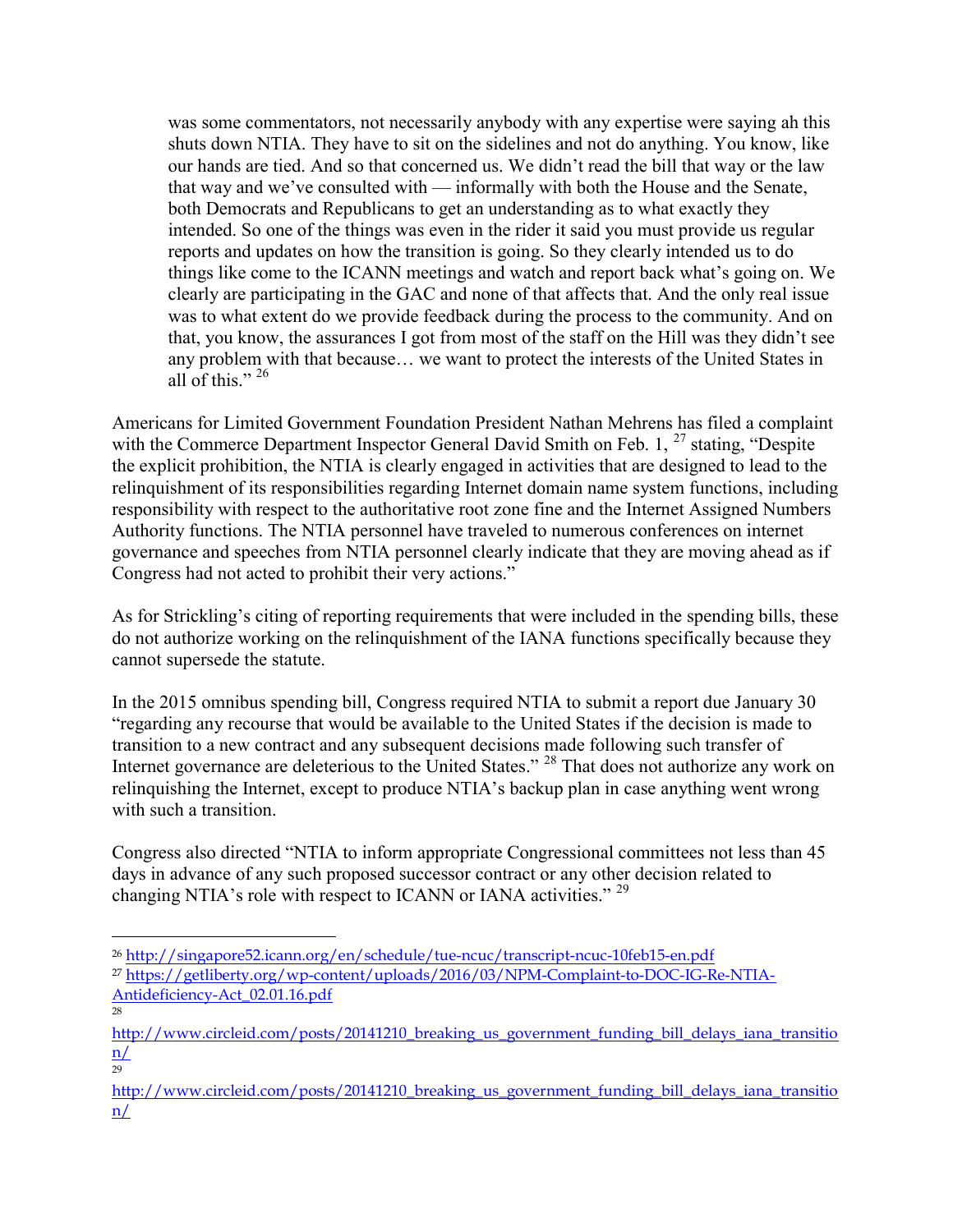This reporting requirement was not fully followed when NTIA most recently unilaterally modified its contract with ICANN on August 4 allowing for a short-term extension.<sup>30</sup> According to NTIA Administrator Strickling, Congress was not notified of the contract extension until Friday, August 14, after the modification to the contract had already gone into effect.  $31$ 

Again, these reporting requirements were very specific and narrowly tailored to ensure Congress would be notified of any changes to the NTIA contract with ICANN and of the agency's contingency plan in case any IANA functions transition goes awry. None of them authorized continued work on the transition.

As for the claim by Strickling that he informally consulted with Congressional staff about the intent of the prohibition, that is no legal standard whatsoever. As Mehrens noted in the Inspector General complaint, "it is not Hill staff that decide whether there is a problem, but rather the actual language passed by Congress should be examined."

Americans for Limited Government Foundation has since been informed by the Inspector General that they have referred the matter for an investigation.

As Congress works to affirm its commitment to restoring the Constitution's Article I separation of powers, including the power of the purse, a great place to start would be with prohibitions on the use of funds that Congress has already enacted. With NTIA clearly violating the prohibition barring the use of funds to engage in the IANA functions transition, plus not even meeting with the reporting requirements set for by Congress in the 2015 omnibus spending bill, there should be legislative redress, and that should be requiring NTIA to extend the current contract with ICANN for another two years.

### Conclusion

 $\overline{a}$ 

While many of my esteemed fellow panelists today will be examining in great depth the multistakeholder plan for NTIA's transition of the IANA functions, and rightly so, the testimony I intend to deliver today is much more of a gut check. Mr. Chairman, the real questions you must consider today and the days that follow are whether NTIA — and indeed the members of this committee and Congress as a whole — have done their own due diligence. That is, in ensuring whether this proposed transition is even lawful, serves U.S. interests and preserves the free and open Internet that we all today take for granted. And finally, whether surrendering oversight of the Internet's names and numbers is even a good idea.

Failing in these key pillars, we risk creating an unaccountable Internet that is beyond any law or authority, acts openly against U.S. interests and is anything but free and open. One that taxes users of the Internet at will, tramples upon property rights and threatens the religious and civic liberties of peoples around the world. Or, one that is no longer authoritative, splinters into multiple root zones and cannot maintain control over its framework as it splits into irreconcilable chaos, hindering global communications and commerce.

<sup>30</sup> https://www.ntia.doc.gov/files/ntia/publications/mod\_0003\_for\_sa1301-12-cn-0035\_signed.pdf

<sup>31</sup> https://www.ntia.doc.gov/blog/2015/update-iana-transition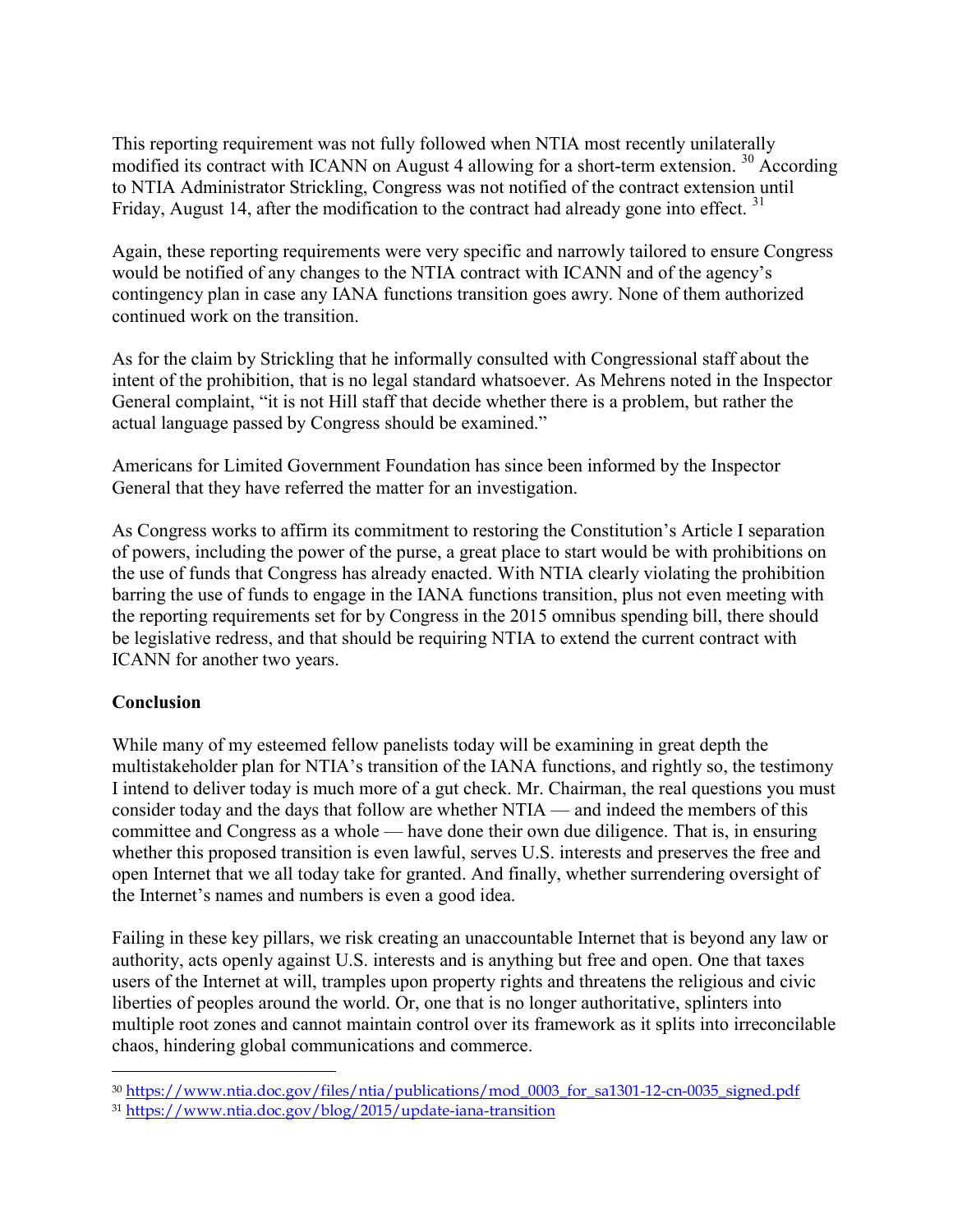Today, the Internet works.

It is free and open. Users of the Internet, high and low, have a ready, robust recourse in federal courts to adjudicate any and all First Amendment claims should censorship ever occur in the fulfillment of the current U.S. government contracts and cooperative agreements. That it hasn't occurred is a testament to the virtue of the current U.S. oversight. But members of this committee should not take false comfort or become complacent. Much like the U.S. nuclear deterrent, we do not consider the absence of a nuclear exchange as reason to suddenly begin disarming our vast arsenal of warheads. U.S. oversight of the Internet has enabled the Internet to take on our uniquely American character for openness and entrepreneurship. Somebody has to be standing on the wall, and it is undoubtedly better to have the current, underappreciated constitutional system that says the root zone operator, ICANN, a U.S. government contractor, cannot violate the First Amendment rights of anyone who uses the Internet or else they go to court — than to leave it to the forces of globalization and profit, or foreign powers who might capture the function, to determine what shall be free and what shall be open.

In 1998, groups like the Electronic Frontier Foundation (EFF) criticized the transfer of DNS to a private foundation like ICANN. "Internet administration has always guaranteed free speech and due process, since it has been done by U.S. Government contractors who are required to follow the U.S. Constitution. If the New IANA moves Internet administration out from under the U.S. Government, as there is general agreement to do, the public will lose these guarantees," Shari Steele, Staff Counsel at EFF warned at the time.<sup>32</sup> These concerns have not been raised since, and certainly not during this process.

The Internet as we know it depends on there being a single, authoritative source for the names and numbers in order to work. For, while the government-overseen contracts and agreements are in place to establish the rules of the road, ICANN, Verisign, the regional registries, etc. are all shielded from antitrust scrutiny. Such pitfalls of collusion, monopoly power and price gouging might have arisen otherwise if the Internet had been brought up singularly in the private sector. Instead today's single, usable and affordable Internet, again, is a virtue of U.S. oversight. It is a monopoly, yes, but a regulated one that can be pulled back if needs be, where claims of U.S. government property over the IANA functions act simply as a failsafe — just in case anything goes wrong. We must consider whether trading the current system for a single, unaccountable monopoly beyond law or competition, or one that could be subject to antitrust suits the moment it engages in anticompetitive activities, splintering the Internet, could actually be a far worse outcome. Antitrust law challenges to the IANA functions were fully anticipated in the 1998 statement of policy: "Applicable antitrust law will provide accountability to and protection for the international Internet community. Legal challenges and lawsuits can be expected within the normal course of business for any enterprise and the new corporation should anticipate this

 $\overline{a}$ 32

https://w2.eff.org/Infrastructure/DNS\_control/ICANN\_IANA\_IAHC/19980924\_eff\_new\_iana\_pressrel .html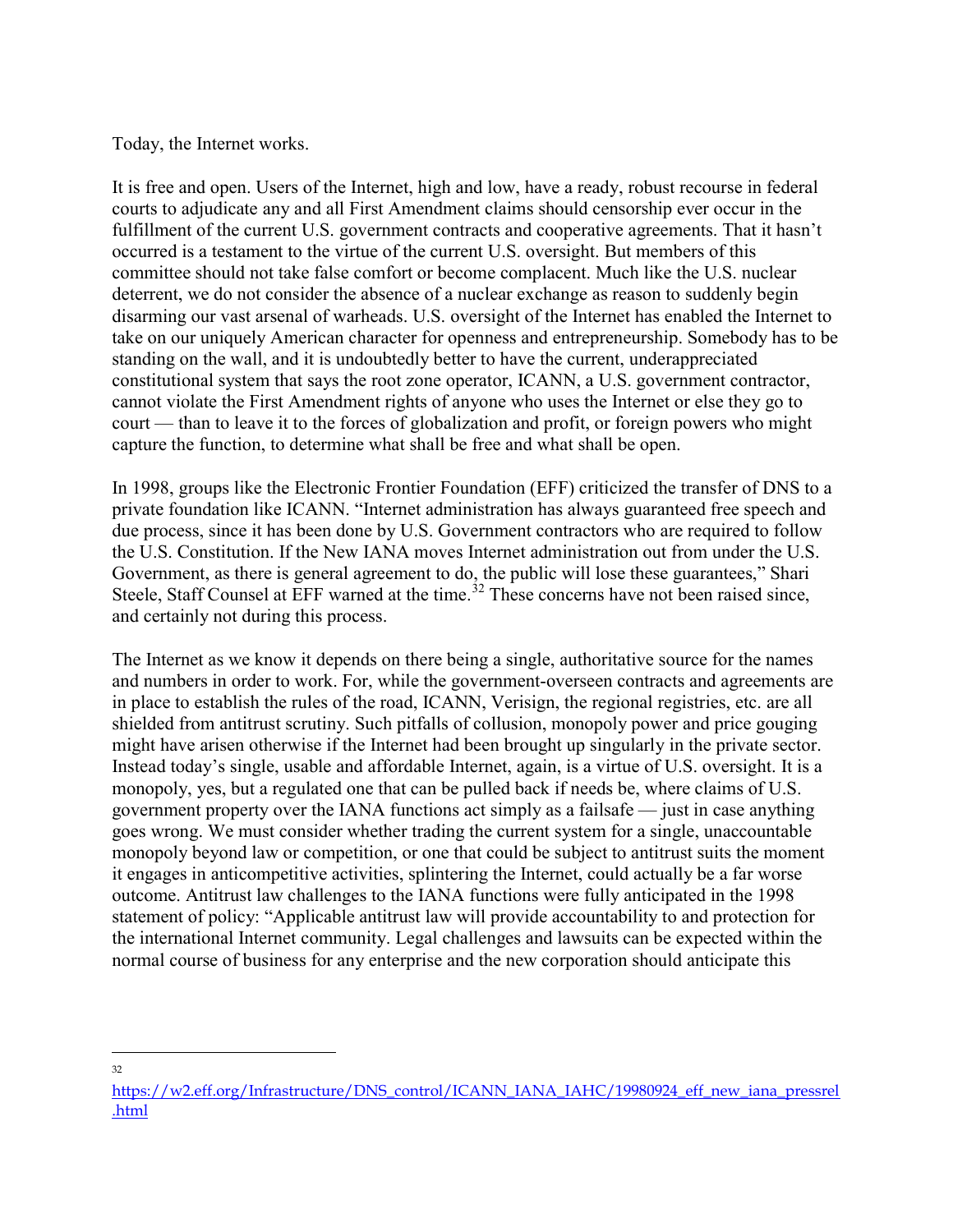reality."<sup>33</sup> But throughout this entire process, nobody has really considered the antitrust fallout of the transition.

The Internet in its current form is in fact held accountable by the U.S. contracts. In 2012, NTIA put up the IANA functions for a request for proposals,  $34$  to see if anybody else besides ICANN might perform the functions but, mostly, to ensure that ICANN realized its authorities could be revoked as a fallback if the U.S. deemed it necessary.

A fallback plan, mind you, that without the current contract, the U.S. will lack. In the 2015 omnibus spending bill, Congress required NTIA to submit a report due January 30 "regarding any recourse that would be available to the United States if the decision is made to transition to a new contract and any subsequent decisions made following such transfer of Internet governance are deleterious to the United States." 35

In response in its first quarterly report, NTIA told Congress that "Our preliminary answer is that the criteria for the plan that NTIA established in its March 2014 announcement will ensure an outcome that is not 'deleterious' to the United States." <sup>36</sup>

Besides this vague assurance, NTIA never produced its contingency plan should the IANA functions transition harm U.S. interests in its subsequent quarterly reports to Congress. 37 38 39 40

35

<sup>&</sup>lt;sup>33</sup> "Applicable antitrust law will provide accountability to and protection for the international Internet community. Legal challenges and lawsuits can be expected within the normal course of business for any enterprise and the new corporation should anticipate this reality. The Green Paper envisioned the new corporation as operating on principles similar to those of a standard-setting body. Under this model, due process requirements and other appropriate processes that ensure transparency, equity and fair play in the development of policies or practices would need to be included in the new corporation's originating documents. For example, the new corporation's activities would need to be open to all persons who are directly affected by the entity, with no undue financial barriers to participation or unreasonable restrictions on participation based on technical or other such requirements. Entities and individuals would need to be able to participate by expressing a position and its basis, having that position considered, and appealing if adversely affected. Further, the decision making process would need to reflect a balance of interests and should not be dominated by any single interest category. If the new corporation behaves this way, it should be less vulnerable to antitrust challenges." Federal Register Volume 63, Number 111 published on Wednesday, June 10, 1998, Pages 31741-31751, http://www.gpo.gov/fdsys/pkg/FR-1998-06-10/html/98-15392.htm

<sup>34</sup>

https://www.fbo.gov/index?s=opportunity&mode=form&tab=core&id=337abfa3fa508d260738052baf46 bdf9&\_cview=1

http://www.circleid.com/posts/20141210\_breaking\_us\_government\_funding\_bill\_delays\_iana\_transitio n/

<sup>36</sup> http://www.ntia.doc.gov/files/ntia/publications/iana\_report\_013015.pdf

<sup>37</sup> https://www.ntia.doc.gov/files/ntia/publications/ntia\_second\_quarterly\_iana\_report\_05.07.15.pdf

<sup>38</sup> https://www.ntia.doc.gov/files/ntia/publications/ntia\_iana\_third\_quarterly\_report.pdf

<sup>39</sup> https://www.ntia.doc.gov/files/ntia/publications/iana\_transition\_report\_to\_congress\_-

\_fourth\_quarterly\_11.02.15.pdf

<sup>40</sup> https://www.ntia.doc.gov/files/ntia/publications/ntia\_iana\_fifth\_quarterly\_report\_to\_congress.pdf